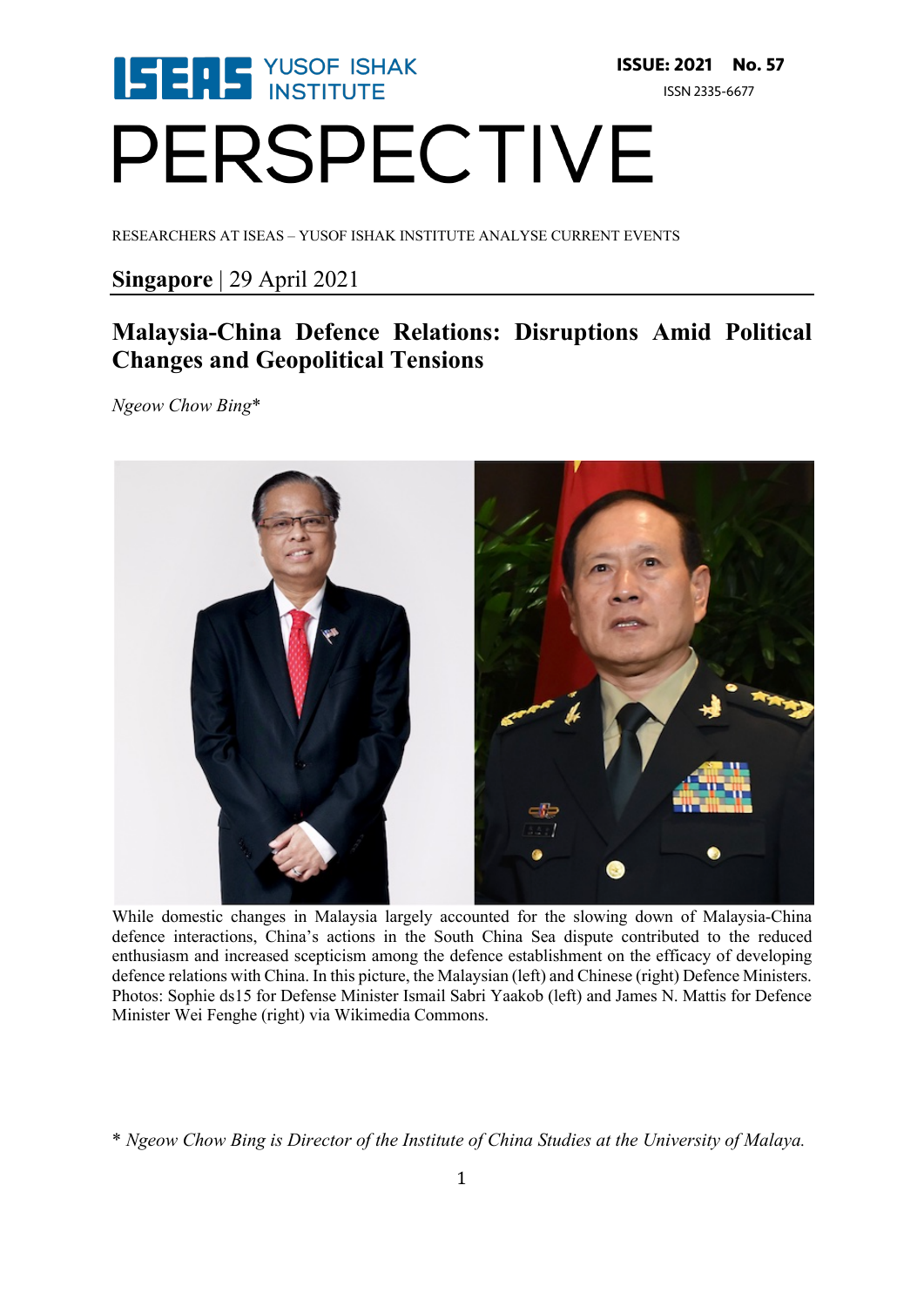# **YUSOF ISHAK**  $\blacksquare$

### **EXECUTIVE SUMMARY**

- Malaysia's defence relations with China improved steadily in the early 1990s and especially since the 2005 MOU on Bilateral Defence Cooperation was signed.
- Under Prime Minister Najib Abdul Razak, Malaysia's defence cooperation with China reached its height in 2017, with many top-level exchanges, large-scale bilateral exercises, a breakthrough in defence industry cooperation, growing naval visits, and continued military academic exchanges. These activities were overseen by Defence Minister Hishammuddin Hussein.
- With the change of government in Malaysia in 2018, Malaysia-China defence ties cooled. However, a bilateral combined military exercise took place and the contract to procure Littoral Mission Ships from China continued with modifications.
- The sudden change of government in Malaysia in 2020 and the pandemic further disrupted the momentum.
- China's actions in the South China Sea disputes further reduced enthusiasm and increased scepticism in the defence establishment in Malaysia on the value of Malaysia-China defence relations.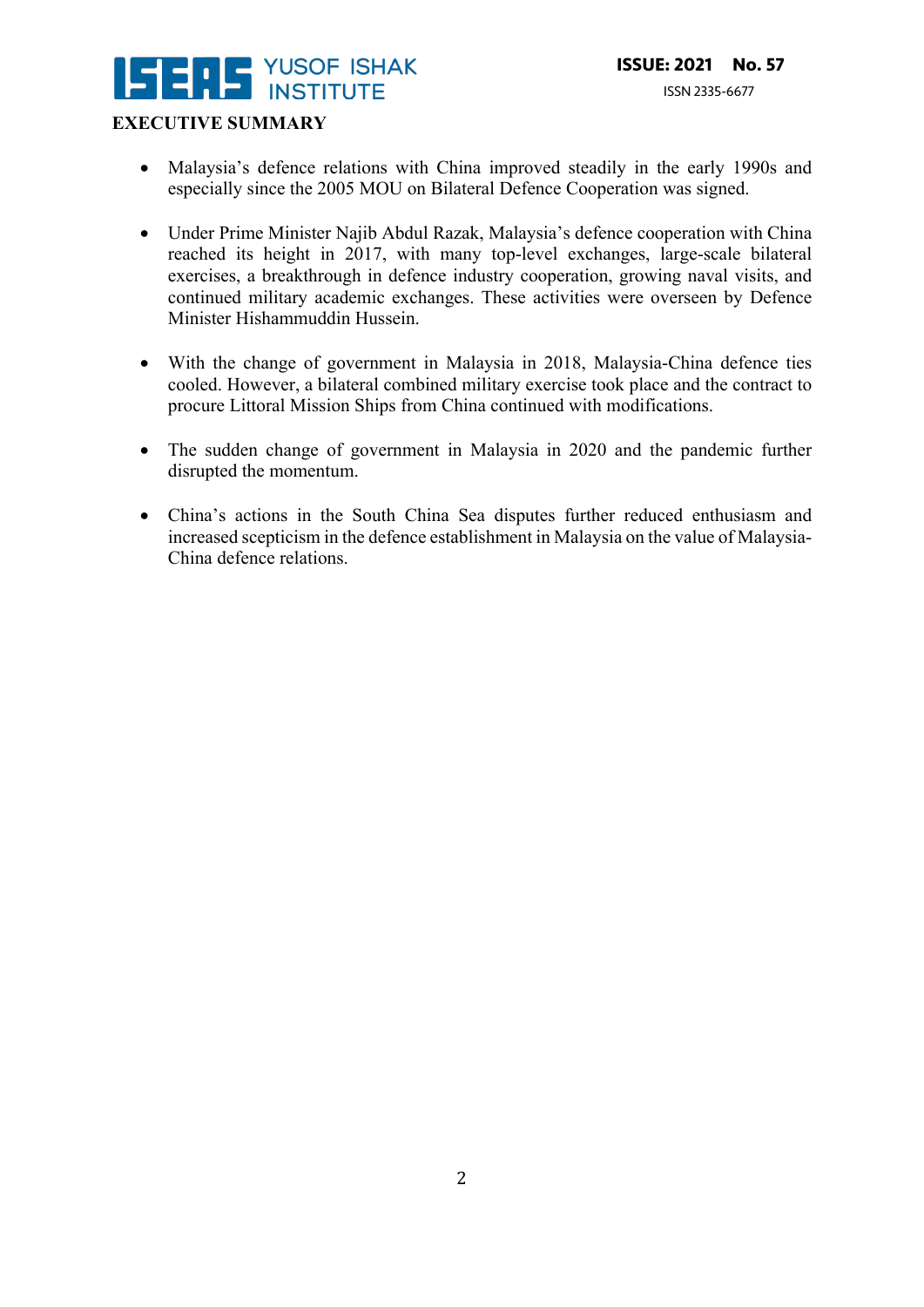

#### **INTRODUCTION**

Malaysia-China defence relations began in the early 1990s with a series of top-level visits, which culminated in the landmark 2005 MOU on Bilateral Defence Cooperation. The MOU provided the basic framework for both sides to undertake various forms of cooperation and exchanges, including a strategic dialogue, exchanges of officer students in respective military academies, defence industry cooperation, and combined military exercises. In 2009, Malaysia procured 16 sets of China-made FN-6, a man-portable-air-defence-system (MANPADS). In December 2014, the first combined China-Malaysia military exercise, codenamed *Aman-Youyi 2014* (Peace and Friendship), took place as a table top exercise. Malaysia and China defence ties saw steady progress in the decade after the signing of the 2005 MOU, despite the ongoing South China Sea dispute in which both countries are claimants. 1

The various aspects of Malaysia-China defence relations from 2015 to 2020 are reviewed here, including mutual visits, combined exercises, naval port calls, defence industry cooperation, and military-related think tank exchanges. It is found that Malaysia-China defence cooperation reached its height in 2017, and declined and stagnated afterwards. The progress was interrupted twice, first by the change of government following the 14<sup>th</sup> General Elections in May 2018, and second by the change of government again in late February 2020, which was further compounded by the pandemic crisis. The growing anxiety among Malaysia's defence establishment about China's rising assertiveness in the South China Sea could also result in greater reluctance in developing defence relations with China than before.

#### **JOINT STATEMENTS IN 2016 AND 2018**

In late October 2016, then Prime Minister Najib Abdul Razak paid a visit to China. In the Joint Statement signed during the visit, Article 15 stated that "both sides are pleased with the renewal of the 'Memorandum of Understanding on Bilateral Defence Cooperation.' Malaysia and China believed that the continuous and incremental engagements and close rapport between the defence establishments would further strengthen the existing relations. Realising the importance of expanding defence ties between Malaysia and China, both sides welcomed the signing of the 'Framework of Cooperation on Joint Development and Construction of the Littoral Mission Ship for the Royal Malaysian Navy' between the State Administration for Science, Technology and Industry for National Defence of China (SASTIND) and Ministry of Defence of Malaysia (MINDEF)."2

The visit took place roughly three months after the landmark South China Sea arbitral award brought by The Philippines against China, and the Najib government seemed determined to not let the arbitration case affect its pursuit of closer ties with China, including defence ties. The renewal of the MOU on Bilateral Defence Cooperation mentioned in the Joint Statement specifically referred to the foundational 2005 MOU, which had a ten-year expiration date.

Najib lost power in May 2018 and was replaced by the 94-year old Mahathir Mohamad, who strongly criticised Najib's China policy during and before the elections. In the Joint Statement issued during Mahathir's August 2018 visit to China, Article 11 stated that "both sides spoke positively of the sound and productive cooperation in defence, law enforcement and counterterrorism, and agreed to advance cooperation in the above-mentioned areas, with a view to jointly maintaining regional security and stability. China and Malaysia encouraged high level engagement in defence, and reaffirmed the commitment to establish the Secured Defence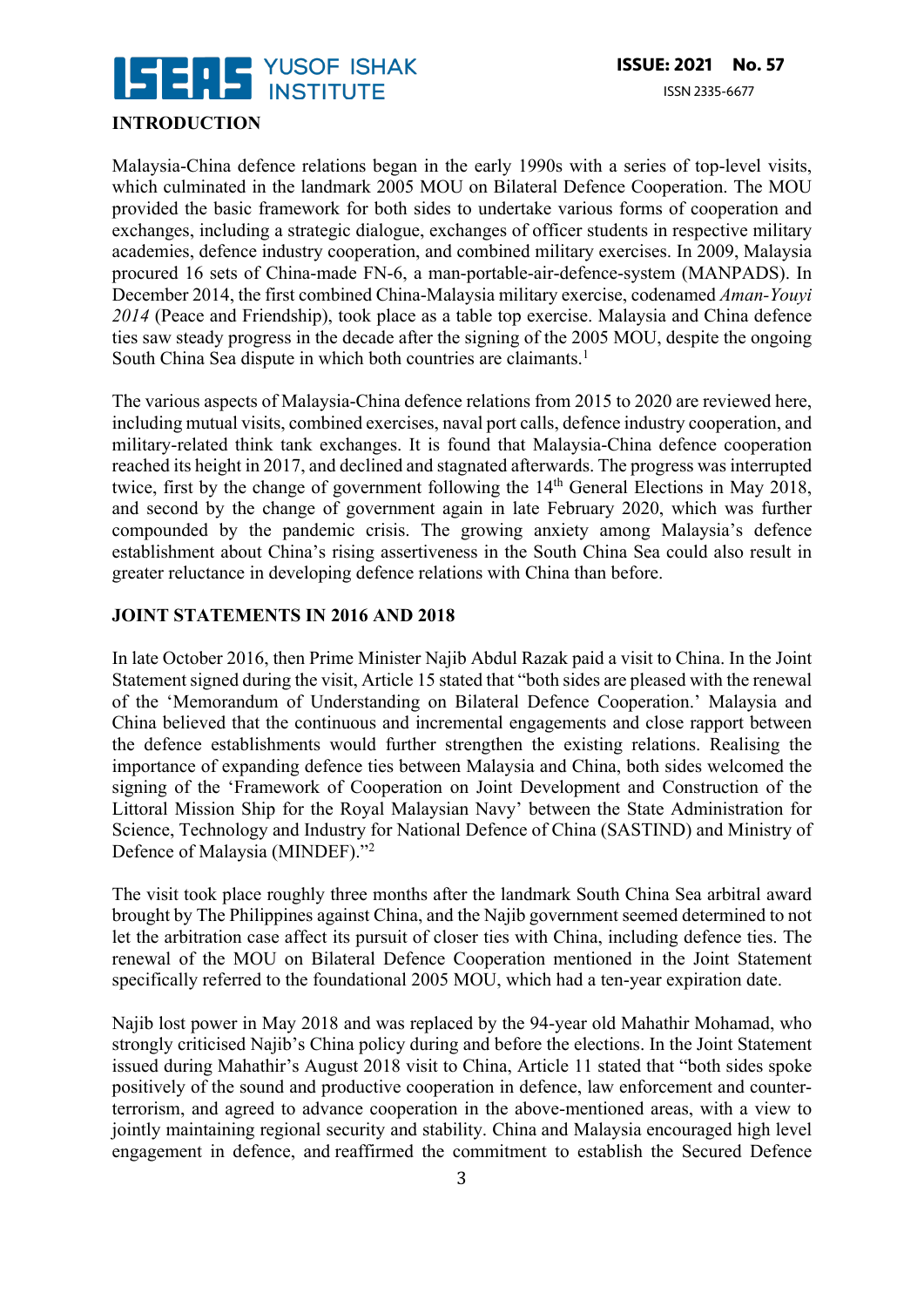

ISSN 2335-6677

Telephone Link between both defence ministries. Both sides were satisfied with the progress of the Joint Development and Construction of the Littoral Mission Ship. Both sides agreed to hold the fourth joint working group meeting on combating transnational crime. Both sides shared the same aspiration of creating a society of high integrity, and agreed to promote cooperation in good governance and anti-corruption."<sup>3</sup> Defence cooperation was lumped together with law enforcement cooperation in this Joint Statement, with added emphasis on good governance and anti-corruption.

### **MUTUAL VISITS OF TOP DEFENCE OFFICIALS**

Between 2015 to 2020, a total of 14 mutual visits of top-level defence officials took place (see Table 1).

| Month and Year              | Visitor(s)                                                                                                                     | Remarks                                                                                                                                                               |
|-----------------------------|--------------------------------------------------------------------------------------------------------------------------------|-----------------------------------------------------------------------------------------------------------------------------------------------------------------------|
| May 2015                    | • Malaysia's<br>Ministry<br>of<br>Defence Secretary General<br>Rahim Mohamad<br>Abdul<br>Radzi                                 | • Second Defence and Security<br>Consultation (DSC) dialogue in<br>Beijing                                                                                            |
| October 2015                | Minister<br>• Malaysia's<br>of<br>Defence<br>Hishammuddin<br>Hussein<br>Malaysia's Chief of Armed<br>Forces Zulkifeli Mohd Zin | Xiangshan<br>• Attending<br>Forum,<br>Beijing<br>China-ASEAN Defence Minister<br>Informal Meeting<br>Meeting with China's Minister of<br>Defence Chang Qanquan        |
| November<br>$4 - 5$<br>2015 | China's Minister of Defence<br>$\bullet$<br>Chang Wanquan                                                                      | • Attending ADMM Plus<br>• Formal visit and meeting with<br>Malaysia's Prime Minister Najib<br>Abdul Razak and Minister of<br>Defence Hishammuddin Hussein            |
| November 2015               | · PLA's Chief of Navy Wu<br>Shengli                                                                                            | • Formalising an agreement that<br>permitted the PLA Navy to use a<br>navy port in Sabah                                                                              |
| October 2016                | Malaysia's Deputy Minister<br>of Defence Mohd Johari Bin<br>Baharum<br>Malaysia's Chief of Armed<br>Forces Zulkifeli Mohd Zin  | Attending Xiangshan Forum<br>Meeting with PLA's Chief of Staff<br>Fang Fenghui                                                                                        |
| October-<br>November 2016   | • Malaysia's<br>Minister<br>of<br>Defence<br>Hishammuddin<br>Hussein                                                           | • Part of Najib's visit to China<br>• Renewal of Defence Cooperation<br><b>MOU</b><br>• Preliminary<br>procurement<br>agreement on the Littoral Mission<br>Ship (LMS) |
| November 2016               | • PLA's Chief of Staff Fang<br>Fenghui                                                                                         | Attending Exercise Aman-Youyi<br>2016                                                                                                                                 |

Table 1: Mutual Visits of Top Defence Officials (2015-2020)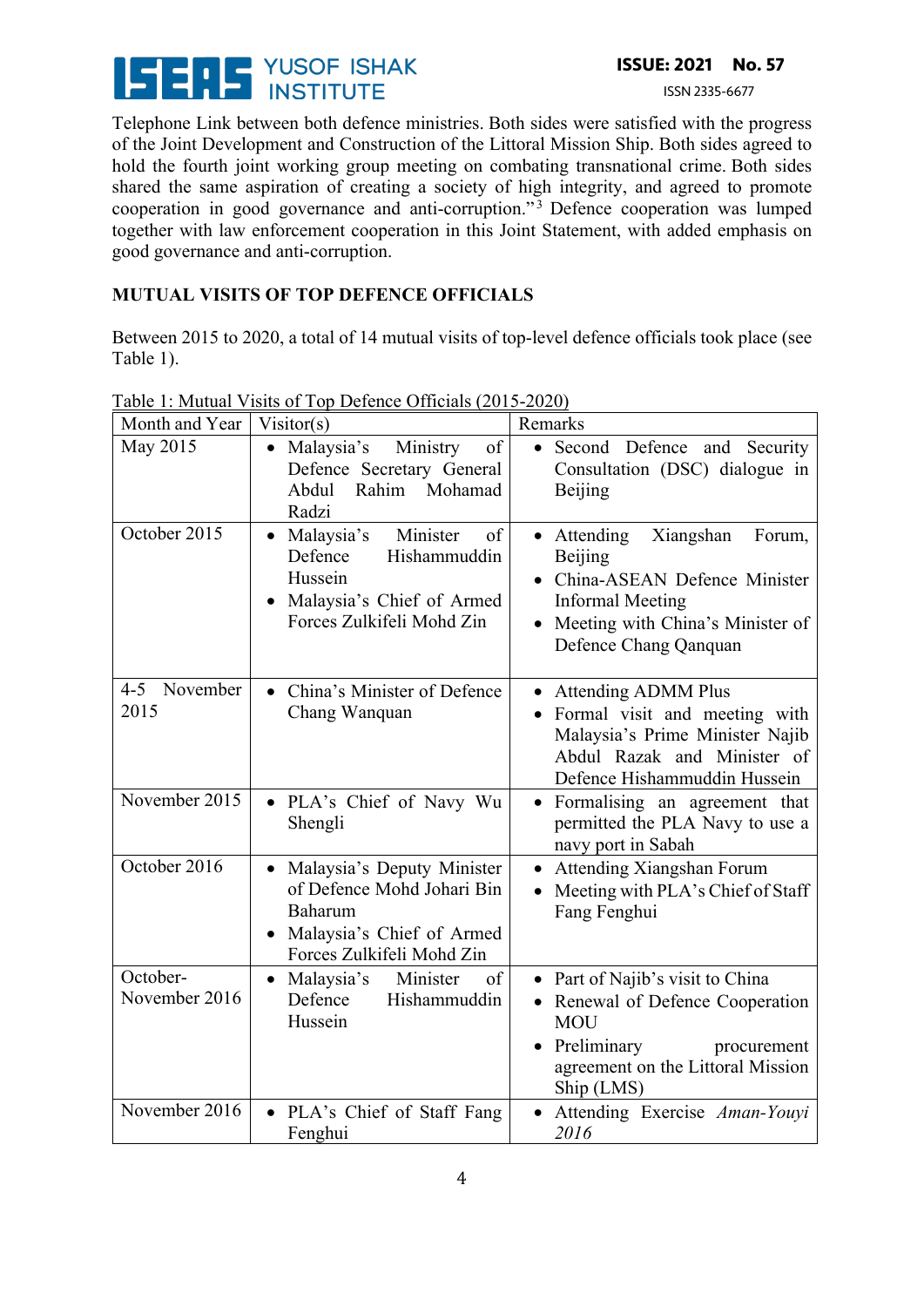

ISSN 2335-6677

|                |                                                                                                                                | • Meeting with Malaysia's Chief of<br>Armed Forces Zulkifeli Mohd Zin                                                                                                                                                                                                                  |
|----------------|--------------------------------------------------------------------------------------------------------------------------------|----------------------------------------------------------------------------------------------------------------------------------------------------------------------------------------------------------------------------------------------------------------------------------------|
| March 2017     | · Vice Chairman of Central<br>Commission<br>Military<br>(CMC) Xu Qiliang                                                       | • Formal visit at the invitation of<br>Malaysia's Minister of Defence<br>Hishammuddin Hussein<br>Meeting with Malaysia's Prime<br>Minister Najib Abdul Razak and<br>Minister<br>of<br>Defence<br>Hishammuddin Hussein                                                                  |
| April 2017     | Minister<br>Malaysia's<br>of<br>$\bullet$<br>Defence<br>Hishammuddin<br>Hussein                                                | • Announcing the setting up of a<br>defence<br>high-level<br>bilateral<br>cooperation committee<br>• Witnessing the official signing of<br>the LMS agreement<br>MOU on academic cooperation<br>National<br>Defence<br>between<br>of Malaysia<br>University<br>and<br>Peking University |
| October 2018   | • Malaysia's<br>Minister<br>of<br>Defence Mohammad Sabu<br>Malaysia's Chief of Armed<br>Zulkifli<br>Zainal<br>Forces<br>Abidin | Attending Xiangshan Forum<br>• Meeting with China's Defence<br>Minister, Wei Fenghe and Vice-<br>Chairman of CMC Xu Qiliang<br>Visiting the China Shipbuilding<br>Industry<br>Corporation<br>(CSIC)<br>shipyard in Wuhan to check on the<br>progress of LMS construction               |
| April 2019     | Malaysia's Chief of Navy<br>$\bullet$<br>Mohd Reza bin Mohd Sany                                                               | • Receiving the first LMS from<br>China                                                                                                                                                                                                                                                |
| October 2019   | Malaysia's Deputy Minister<br>$\bullet$<br>of Defence Liew Chin Tong                                                           | • Attending Xiangshan Forum                                                                                                                                                                                                                                                            |
| September 2020 | China's Minister of Defence<br>$\bullet$<br>Wei Fenghe                                                                         | Visit during the pandemic<br>$\bullet$<br>Meeting with Malaysia's Prime<br>Minister Muhyiddin Yassin and<br>Minister of Defence Ismail Sabri<br>Yaakob                                                                                                                                 |

*Source: Compiled by author from various published sources*

As can be seen in Table 1, before the change of government in May 2018, there were a lot more active top-level exchanges. While most visits were timed together with the attendance at other functions (Xiangshan Forum, ADMM Plus, Najib's visit to China, bilateral exercise), there was also a number of visits that were specifically aimed to enhance bilateral defence ties. The PLA Navy Chief Wu Shengli's visit in November 2015 <sup>4</sup> was possibly a follow-up to an understanding reached back in October 2013 when Hishammuddin Hussein, in his first visit to China as Defence Minister, agreed to have a formal contact channel established between Malaysia's Naval Command Region 2 (overseeing the South China Sea) and the PLA South Sea Fleet and for the Sepanggar naval base in Sabah to be open to Chinese naval visits and supplies. Subsequent to Wu's visit, Chinese naval escort missions and submarines indeed visited the said naval base twice (see below). 5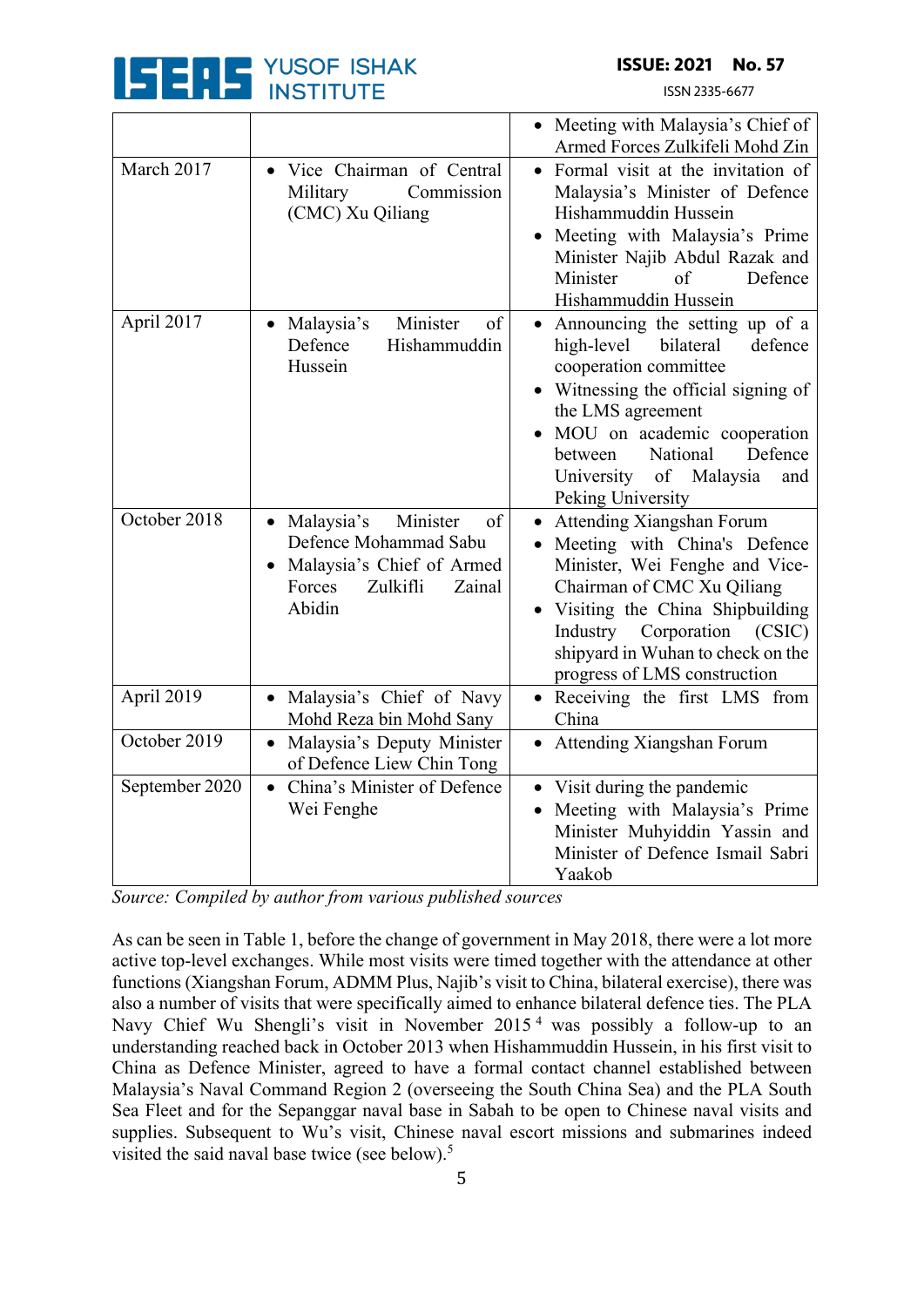

Between late 2016 and the first half of 2017, there was a flurry of mutual visits by top defence officials from both sides. In November 2016, PLA Chief of Staff Fang Fenghui visited Malaysia to officiate the bilateral Exercise *Aman-Youyi 2016*, which marked the only time that such a senior-ranked PLA officer officiated at this event. In March 2017, Vice Chairman of CMC Xu Qiliang visited Malaysia; he was the highest-ranked PLA officer to ever visit Malaysia (Xu outranked the Minister of Defence in China). Xu met with both Prime Minister Najib and Defence Minister Hishammuddin, and secured consensus to deepen and widen areas of defence cooperation.6 Hishammuddin reciprocated with a visit in April 2017, where he finalised the LMS agreement, announced the agreement to set up a high-level bilateral defence committee chaired by the respective Defence Ministers, and witnessed the inking of an academic MOU between the National Defence University of Malaysia (UPNM in Malay abbreviation) and Peking University. The idea of a high-level bilateral defence committee was already mooted a few months back (during Fang Fenghui's visit to Malaysia), and it was suggested then that the committee would have four working groups, dealing with military-tomilitary interactions (such as bilateral exercises), defence industry, cyber defence and intelligence, and strategic defence consultation.7

After the change of government in May 2018, the number of bilateral visits dropped significantly. Throughout the two years of the Mahathir administration, the visits only consisted of attendance at Xiangshan Forum and the ceremony to receive the first LMS. Another change of government occurred in late February 2020, which coincided with the rapidly developing COVID-19 pandemic crisis. Understandably, activities related to defence diplomacy were scaled down. An exception was the September 2020 visit by China's Minister of Defence Wei Fenghe. This seemed to be a hastily arranged trip with an unusual itinerary. While most media reported that Malaysia was his first stop in a regional tour (he visited Indonesia, Brunei and The Philippines after Malaysia), Wei was actually in Moscow just a day before his trip to Kuala Lumpur, attending the Shanghai Cooperation Organization (SCO) Defence Ministers Meeting, and meeting his Indian counterpart over the border crisis. In Kuala Lumpur, Wei met with both Prime Minister Muhyiddin Yassin and Defence Minister Ismail Sabri Yaakob, discussed the South China Sea issue, pandemic cooperation, and the strengthening of defence cooperation.<sup>8</sup>

#### **DEFENCE INDUSTRY COOPERATION**

Interest in Chinese weaponry has always been there among Malaysia's political leadership, given its competitive prices, albeit somewhat less so among the professional military circles, which generally assesses China-made weapons as solid but not spectacular. In 2014, there was a preliminary agreement for Malaysia to procure the LY-80/Hongqi 16 Ground-to-Air missile system, but for unknown reasons this deal has not materialised (or is yet to materialise). Instead, somewhat more surprising was the Littoral Mission Ship (LMS) deal.

The LMS is part of the Malaysian Navy's modernisation programme known as "15-to-5" (namely, to reduce the current 15 classes of vessels to five classes). Accordingly, 18 LMSs are to be procured under this plan, of which the first four are contracted to be built by China Shipbuilding Industry Corporation (CSIC). In the original contract agreed to in 2017, two vessels would be constructed in China while the next two would be done in Malaysia, so that the Malaysian shipyard (Boustead Naval Shipyard) would benefit from skill and technology transfer. The total cost of the whole deal was RM1.17 billion. However, in March 2019, the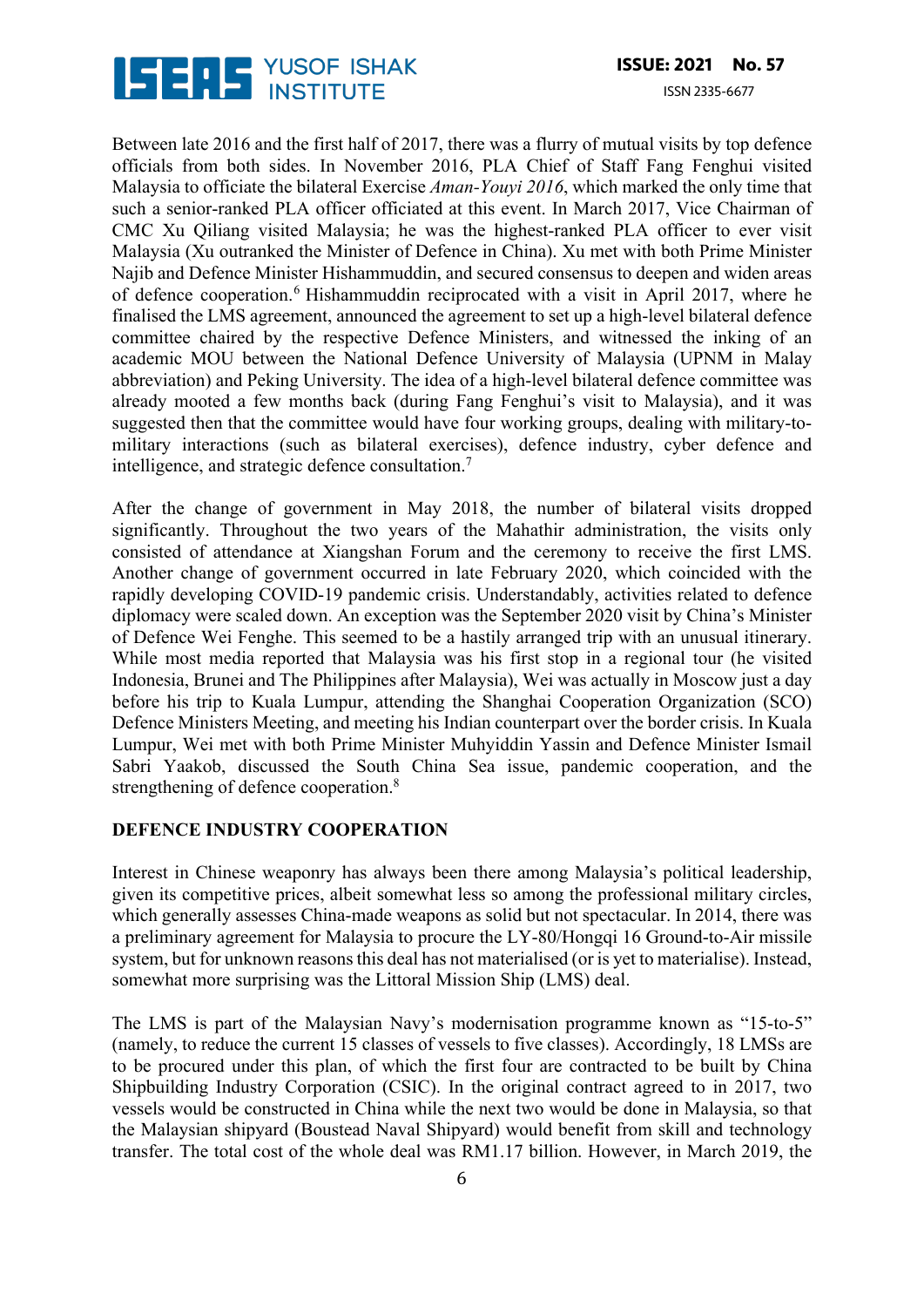# YUSOF ISHAK Li du

### **ISSUE: 2021 No. 57**

#### ISSN 2335-6677

Mahathir government renegotiated the contract, so that all four of the ships would be constructed in the Chinese shipyard, at a reduced price tag of  $RM1.047$  billion.<sup>9</sup> The new arrangement only reduced the cost slightly, and the main factor was probably the dissatisfaction of the Mahathir government with Boustead; the company had failed to deliver another major project on time.

As of March 2021, the construction of all four LMSs has been completed and two of them have been commissioned for service, with the last two expected to follow suit sometime in 2021.<sup>10</sup> In October 2020, a *Janes* article reported that a number of deficiencies of the first LMS (KD *Keris*) operated by the Royal Malaysian Navy, mainly involving "sensors and combat systems" were found and reported to the Chinese contractors for rectifying and for improvement in the remaining hulls.11 Ironically, KD *Keris* was deployed to monitor the China Coast Guard vessel in Luconia Shoals when apparently a "stand-off" incident occurred in November 2020.<sup>12</sup>

For the second batch of LMS procurement, the government of Malaysia has decided to seek other foreign partners. For the time being, another major procurement from China remains unlikely, although China-made weapon systems remain in contention in some procurement programmes. For example, the JF-17 fighter, jointly produced by China and Pakistan, and the L-15B lead-in fighter-trainer, developed by China's Hongdu Aviation, are both contenders in Malaysia's Light Combat Aircraft (LCA) project.

### **COMBINED EXERCISES**

Malaysia and China undertook the first field exercise, codenamed *Aman-Youyi 2015* (*Peace and Friendship 2015*) in September 2015, involving 2,200 troops from both sides, with the PLA contributing around 1,160 personnel from the ground force, navy and air force (see Table 2).13 This marked a progression from the *Aman-Youyi* Table-top exercise in 2014.

The *Aman-Youyi* 2015 was then the largest bilateral combined exercise between China and an ASEAN country.14 Held for six days in the Strait of Malacca, the exercise focused on drill subjects such as counter-piracy, gunnery exercises, and humanitarian assistance and disaster relief operations. Troops from both sides were grouped into four joint action groups (maritime, air, special operations, and disaster relief) under a bilateral joint command.15

| Year          | Location                     | of l<br>Type        | Size              | <b>Notes</b>       |
|---------------|------------------------------|---------------------|-------------------|--------------------|
|               |                              | Exercise            |                   |                    |
| December 2014 | Kuala Lumpur                 | Table-top           | PLA:<br>20        |                    |
|               |                              |                     | personnel         |                    |
|               |                              |                     | MAF:<br>20        |                    |
|               |                              |                     | personnel         |                    |
| September     | $\sigma$ f<br><b>Straits</b> | Humanitarian        | PLA: 3 vessels, 4 | Then the largest   |
| 2015          | Malacca                      | assistance          | transporters, 3   | bilateral exercise |
|               |                              | relief,<br>disaster | helicopters, 1160 | China<br>between   |
|               |                              | MOOTW, joint        | personnel         | and an ASEAN       |
|               |                              | joint<br>escort,    | MAF: 2 vessels,   | country            |
|               |                              | of<br>rescue        | 1040 personnel    |                    |
|               |                              | hijacked vessel,    |                   |                    |

Table 2: Past *Aman-Youyi* Exercises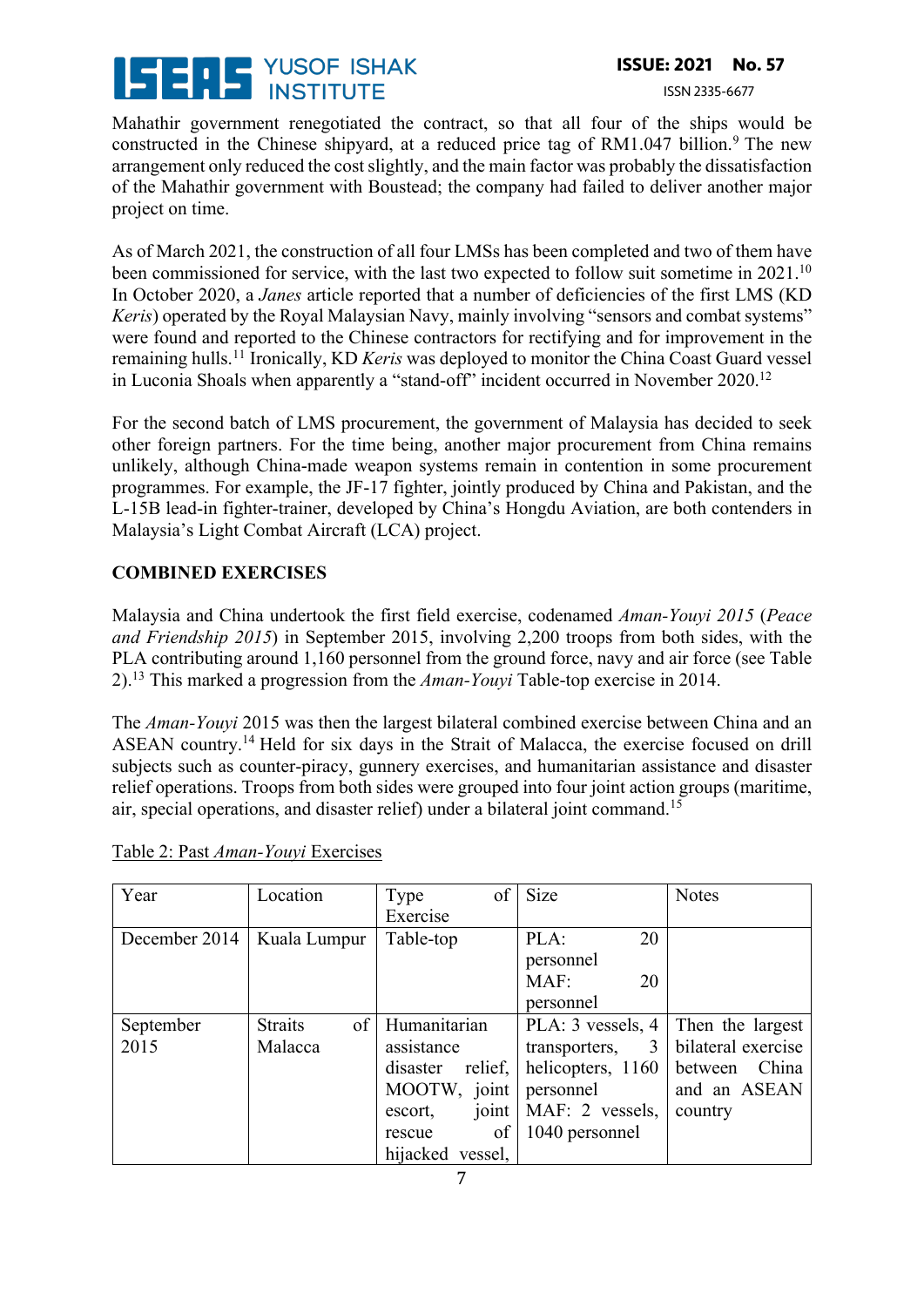

ISSN 2335-6677

|               |                            | counter-piracy,                                                               |                                                      |                                                                       |
|---------------|----------------------------|-------------------------------------------------------------------------------|------------------------------------------------------|-----------------------------------------------------------------------|
|               |                            | gunnery                                                                       |                                                      |                                                                       |
|               |                            | exercise                                                                      |                                                      |                                                                       |
| November 2016 | Indah<br>Paya<br>Westlands | Humanitarian<br>assistance<br>and  <br>relief,<br>disaster<br>jungle warfare, | 195<br>PLA:<br>personnel<br>MAF:<br>410<br>personnel | Participation<br>from the soldiers<br>of the PLA's HK<br>Macao<br>and |
|               |                            | combat<br>tracking, indoor                                                    |                                                      | Garrison                                                              |
|               |                            | combat                                                                        |                                                      |                                                                       |
| October 2018  | Port Dickson,              | Joint<br>enforced                                                             | PLA: 2 vessels, 2                                    |                                                                       |
|               | Port Klang                 | peacekeeping                                                                  | helicopters,<br>693                                  |                                                                       |
|               |                            | operations,                                                                   | personnel                                            |                                                                       |
|               |                            | hostage rescue,                                                               | MAF: 2 vessels, 1                                    |                                                                       |
|               |                            | damage control,                                                               | helicopter,<br>585                                   |                                                                       |
|               |                            | maritime                                                                      | personnel                                            |                                                                       |
|               |                            | exercise                                                                      | RTAF:<br>54                                          |                                                                       |
|               |                            |                                                                               | personnel                                            |                                                                       |

*Notes: MAF refers to Malaysian Armed Forces, RTAF refers to Royal Thai Armed Forces* 

*Aman-Youyi 2016*, held for five days in November, was scaled down from its previous edition (involving around 600 troops from both sides) but shifted its exercise focus to land-based warfare such as jungle survival, tracking mission and indoor combat. Notably, it was the first foreign exercise involving soldiers from the PLA Hong Kong Garrison. A small group of Thai officers were also invited to attend as observers.16 In October 2018, China and Malaysia held the fourth *Aman-Youyi*. Eight days long with more than 1,300 troops from China, Malaysia and Thailand, the exercise had both land-based and maritime segments. *Aman-Youyi 2018* took place under the Mahathir government, but certainly was planned by the preceding government. There was a plan to hold *Aman-Youyi* in China in 2020, but due to the pandemic, this exercise was postponed.<sup>17</sup>

Other than bilateral exercises, China also conducted multilateral exercises with the navies from ASEAN member-states, in October 2018 and April 2019. In both exercises, however, Malaysia was either an observer  $(2018)^{18}$  or an absentee  $(2019)^{19}$ 

### **NAVAL VISITS**

Table 3 lists all the publicly known visits by PLA Navy to Malaysian ports between 2015 and 2019. Most visits were part of returning trips made by the PLA Navy's escort missions to the Gulf of Aden. These escort missions offered the PLA Navy an excellent opportunity to engage in goodwill visits to different countries after the completion of their missions, and Malaysia was a frequently visited place.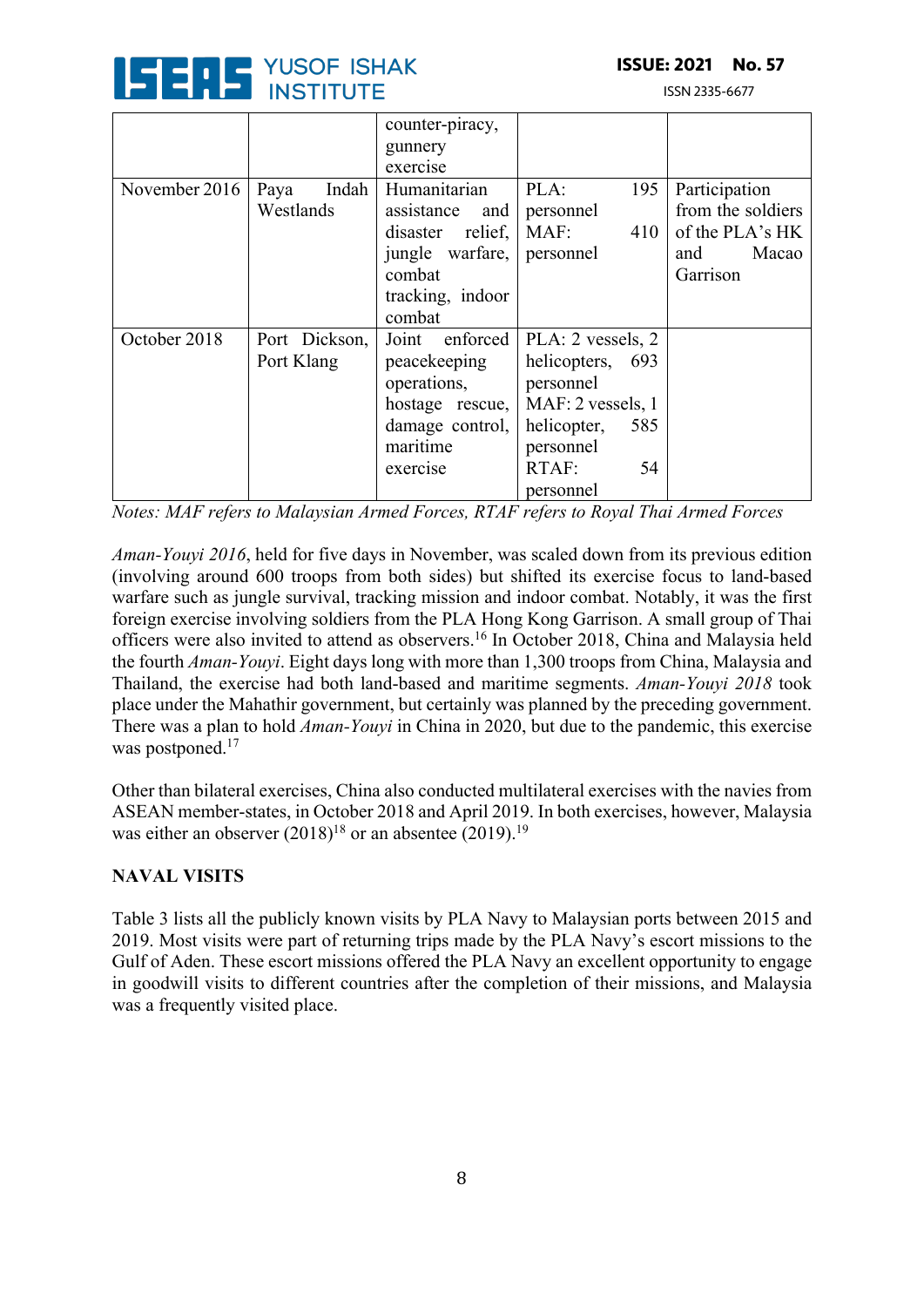

### Table 3: PLA's Naval Visits to Malaysia

| Date              | Details                                                                                                                | Port of visit                                    | <b>Ships</b>                                                                                                                                                  |
|-------------------|------------------------------------------------------------------------------------------------------------------------|--------------------------------------------------|---------------------------------------------------------------------------------------------------------------------------------------------------------------|
| June 2015         | <b>PLAN 19th Escort Mission</b>                                                                                        | Port Klang                                       | • Weifang 550 (Type 54A<br>frigate)                                                                                                                           |
|                   |                                                                                                                        |                                                  | $\bullet$ <i>Linyi</i> 547 (Type<br>54A<br>frigate)                                                                                                           |
|                   |                                                                                                                        |                                                  | · Weishanhu 887 (Type 903<br>replenishment ship)                                                                                                              |
| August 2015       | PLAN Jingganshan visits<br>after<br>attending<br>Penang,<br><b>ASEAN</b><br>Disaster<br>Relief<br>collective exercise. | Penang                                           | • Jinggangshan 999 (Type<br>071 amphibious transport<br>dock)                                                                                                 |
| October 2016      | PLAN 23rd Escort Mission                                                                                               | Port Klang                                       | • Xiangtan 531 (Type 54A<br>frigate)<br>• Zhoushan 529 (Type 54A<br>frigate)<br>• Chaohu 890 (Type 903A<br>replenishment ship)                                |
| January 2017      | Task Force 861 of PLAN<br>24th Escort Mission                                                                          | Sepanggar<br>naval<br>base<br>(Kota<br>Kinabalu) | • Changcheng 217 (Type<br>39A submarine)<br>• Changxingdao 861 (Type<br>submarine<br>925<br>support<br>ship)                                                  |
| May 2017          | Three PLAN ships on a<br>regional friendly tour                                                                        | Penang                                           | • Changchun 150 (Type 52C<br>destroyer)<br>· Jingzhou 532 (Type 54A<br>frigate)<br>• Chaohu 890 (Type 903A<br>replenishment ship)                             |
| September<br>2017 | Unidentified Task Force of<br>a PLAN Escort Mission                                                                    | Sepanggar<br>naval<br>base<br>(Kota<br>Kinabalu) |                                                                                                                                                               |
| March 2019        | <b>LIMA 2019</b>                                                                                                       |                                                  | • Yueyang 575 (Type 54A<br>frigate)                                                                                                                           |
| October 2019      | PLAN 32nd Escort Mission                                                                                               | Port Klang                                       | 153<br>52C<br>$\bullet$ Xian<br>(Type)<br>destroyer)<br>• Anyang 599 (Type 54A<br>frigate)<br>$\bullet$ Gaoyouhu<br>966<br>(Type)<br>903A replenishment ship) |

*Source: Compiled by author from various public sources*

The more interesting and extraordinary developments were the two submarine visits to the sensitive Sepanggar naval base in Kota Kinabalu. The first occurred in January 2017, with the visit by a submarine and a submarine support ship. A Chinese official source claimed that they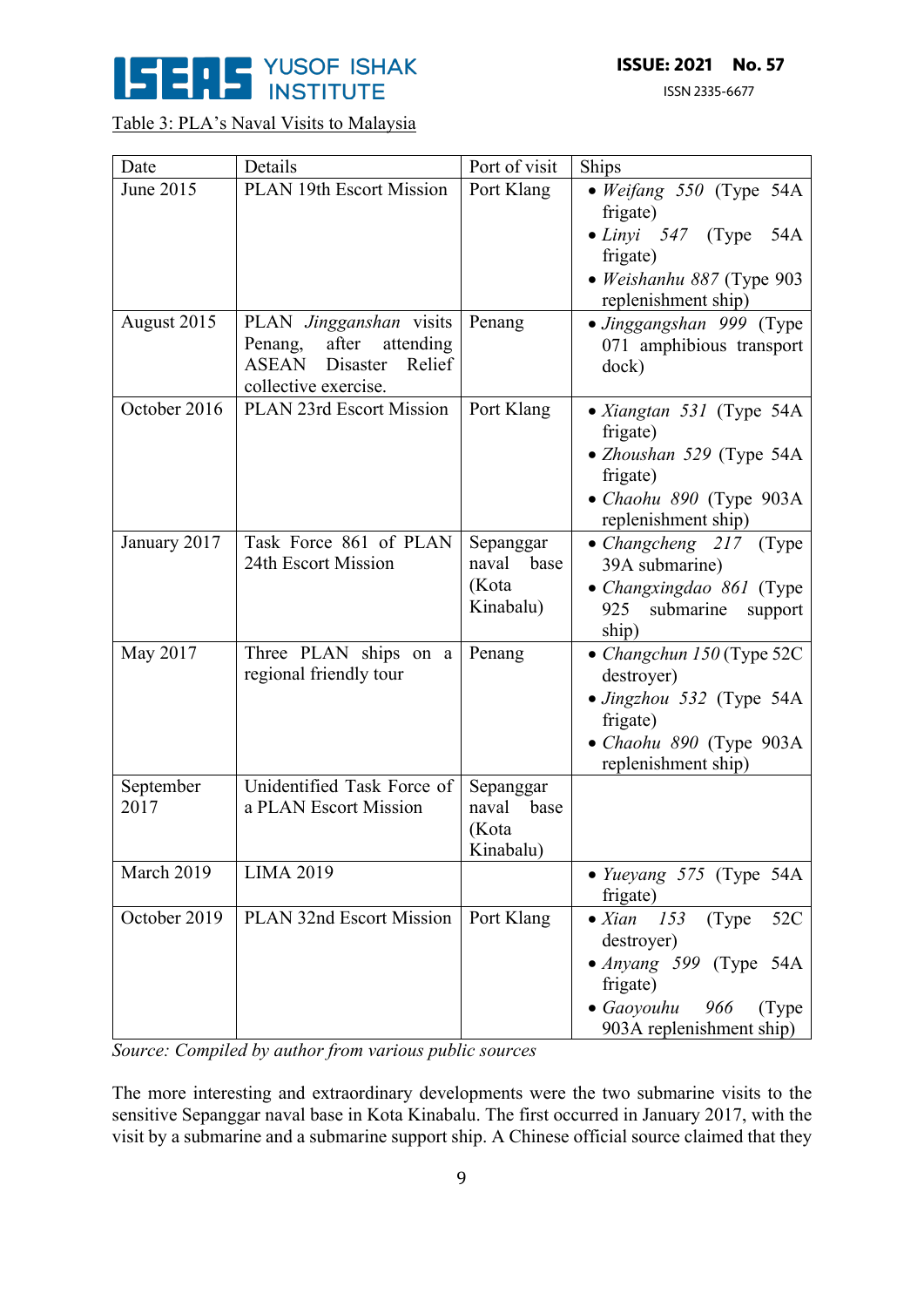

belonged to the 24<sup>th</sup> escort mission to the Gulf of Aden.<sup>20</sup> It was not disclosed publicly before that these Chinese Navy's escort missions would sometimes have a submarine detachment, and the official itinerary of the 24th escort mission indeed did not show Malaysia as part of the fleet's visit.<sup>21</sup> This visit was followed by a second submarine visit in September 2017. It was reported that the submarine (accompanied by a submarine support ship as well) visited, again, after completing the escort mission to the Gulf of Aden.<sup>22</sup>

#### **ACADEMIC, THINK TANK, COVID-19 EXCHANGES AND COOPERATION**

Exchanges of military students continued between 2015 and 2020, but it was an asymmetrical pattern with the Malaysian military students attending Chinese military institutions of higher education numbering at a total of around a hundred by 2020, vastly outnumbering their Chinese counterparts, which accumulatively only sent about a dozen military students to Malaysia's Armed Forces Staff College and Defence College.

In 2015, the Malaysian Armed Forces (MAF) and the Embassy of China in Malaysia coorganised the first reunion of the Malaysian alumni of Chinese National Defence University, and subsequently two more reunion celebrations were held in 2016 and 2017.23 As mentioned earlier, UPNM also signed an academic MOU with Peking University in 2017, and a batch of 10 students was sent to Peking University. However, this exchange fizzled out after the change of government in May 2018.24

The Malaysian Institute of Defence and Security, the think tank affiliated with the Ministry of Defence, had had some preliminary exchanges with China's defence-related or strategic think tanks, but it failed to participate in the first China-ASEAN Defence Think Tanks Forum held on the sideline of the Xiangshan Forum in 2019. Although the pandemic crisis disrupted physical travel, it did not prevent exchanges and cooperation between the respective militaries. In May 2020, Wei Fenghe initiated a telephone call to his Malaysian counterpart Ismail Sabri and reportedly the focus of the conversation was the COVID-19 pandemic, among other issues.<sup>25</sup> During the September visit by Wei to Malaysia, he reportedly brought along medical supplies to donate to the MAF. The Health Service Division of the MAF also held virtual meetings with its PLA counterparts on medical cooperation in the defence sector.<sup>26</sup>

#### **ASSESSING MALAYSIA-CHINA DEFENCE TIES**

The above discussions show that China-Malaysia defence relations "peaked" in 2017, and experienced a decline and stagnation with the inauguration of the Mahathir government in May 2018. Was the Mahathir government then living up to its reputation of being a more "anti-China" government?<sup>27</sup> Compared to its predecessor, the Mahathir government certainly was more guarded on China, given that both sides had clashed on the issue of Chinese infrastructure investment in Malaysia. The Mahathir government was also subtly more assertive on the South China Sea issue vis-à-vis China.28 Despite Mahathir's "anti-US" rhetoric, the long established and robust (but lower profile) Malaysia-US defence relations did not suffer the kind of decline that was seen in Malaysia-China defence relations.

But other factors could have explained the phenomenon. Naturally a new government would take time to evaluate the policy legacy it inherited and sort out its preferred priorities, which would slow things down. Moreover, bureaucratic factors could be in play. Defence diplomacy was mainly coordinated and implemented through the Policy Planning Division of the Ministry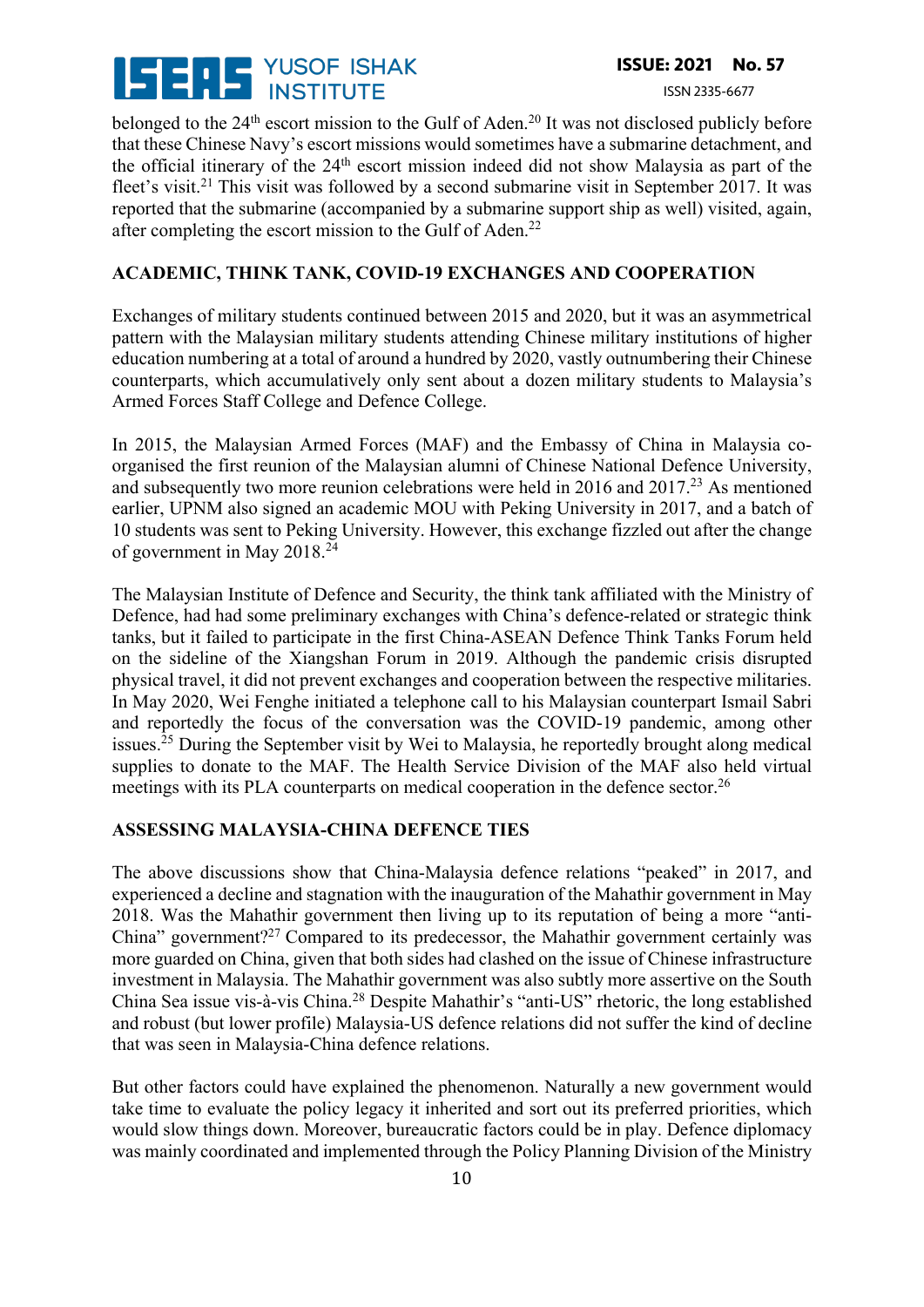

ISSN 2335-6677

of Defence. During the Mahathir government, the Division was tasked with coming out with the first-ever *Defence White Paper*, a time-consuming and intensive work that diverted resources and attention from activities and engagements considered not of upmost priority. The Mahathir government was also more insistent on prudent management of resources and likely saw some activities as dispensable. Moreover, by 2019, relations between China and Malaysia had improved significantly, following the revival of a bilateral infrastructure project.<sup>29</sup> Had the Mahathir government stayed in power for a full term, more progress could have happened in Malaysia-China defence relations. But the collapse of the Mahathir government and the outbreak of the pandemic derailed the momentum again.

On paper, the Muhyiddin government, which appointed two veterans of the Najib cabinet to helm the Defence and Foreign Ministries, in particular the appointment of Hishammuddin (the former Defence Minister who oversaw the "peaking" of the Malaysia-China defence ties) as the Foreign Minister, should be an advantage in rekindling Malaysia-China defence ties. But the inherently unstable government was consumed and distracted by constant domestic politicking and the pandemic, and has not had the bandwidth to accord defence diplomacy with China a high priority.

Finally, while domestic changes in Malaysia largely accounted for the slowing down of Malaysia-China defence interactions, China's actions in the South China Sea dispute also could very well contribute to the reduced enthusiasm and increased scepticism among the defence establishment on the efficacy of developing defence relations with China. The *West Capella*  episode in April 2020 was especially alarming to this establishment. Bilateral defence interaction is still valued as a channel of trust and confidence building, but is now met with more doubts compared to the early 2010s.

<sup>&</sup>lt;sup>1</sup> An analysis of the defence relations between Malaysia and China from 1991 to 2015 can be found in Ngeow Chow Bing, "Comprehensive Strategic Partners but Prosaic Military Ties: The Development of Malaysia-China Defence Relations 1991-2015", *Contemporary Southeast Asia* 37: 2 (August 2015), pp. 269-304.

<sup>&</sup>lt;sup>2</sup> See "Joint Press Statement", Ministry of Foreign Affairs of Malaysia, 4 November 2016, at https://www.kln.gov.my/web/guest/home?p\_p\_id=101&p\_p\_lifecycle=0&p\_p\_state=maximized&p\_ p\_mode=view&\_101\_struts\_action=%2Fasset\_publisher%2Fview\_content&\_101\_returnToFullPage URL=https%3A%2F%2Fwww.kln.gov.my%2Fweb%2Fguest%2Fhome%3Fp\_p\_id%3D3%26p\_p\_lif ecycle% $3D1\%26p$  p\_state%3Dnormal%26p\_p\_state\_rcv%3D1&\_101\_assetEntryId=8556564&\_101 \_type=content&\_101\_urlTitle=joint-press-

statement&redirect=https%3A%2F%2Fwww.kln.gov.my%2Fweb%2Fguest%2Fhome%3Fp\_p\_id%3 D3%26p\_p\_lifecycle%3D0%26p\_p\_state%3Dmaximized%26p\_p\_mode%3Dview%26\_3\_cur%3D3 %26\_3\_keywords%3Dsouth%2Bchina%2Bsea%26\_3\_advancedSearch%3Dfalse%26\_3\_delta%3D20 %26\_3\_assetTagNames%3Dpr2016%26\_3\_resetCur%3Dfalse%26\_3\_andOperator%3Dtrue%26\_3\_s truts\_action%3D%252Fsearch%252Fsearch&inheritRedirect=true. 3 See "Joint Statement between the Government of the People's Republic of China and the

Government of Malaysia", Ministry of Foreign Affairs of Malaysia, 20 August 2018, at https://www.kln.gov.my/web/guest/speeches-statements/-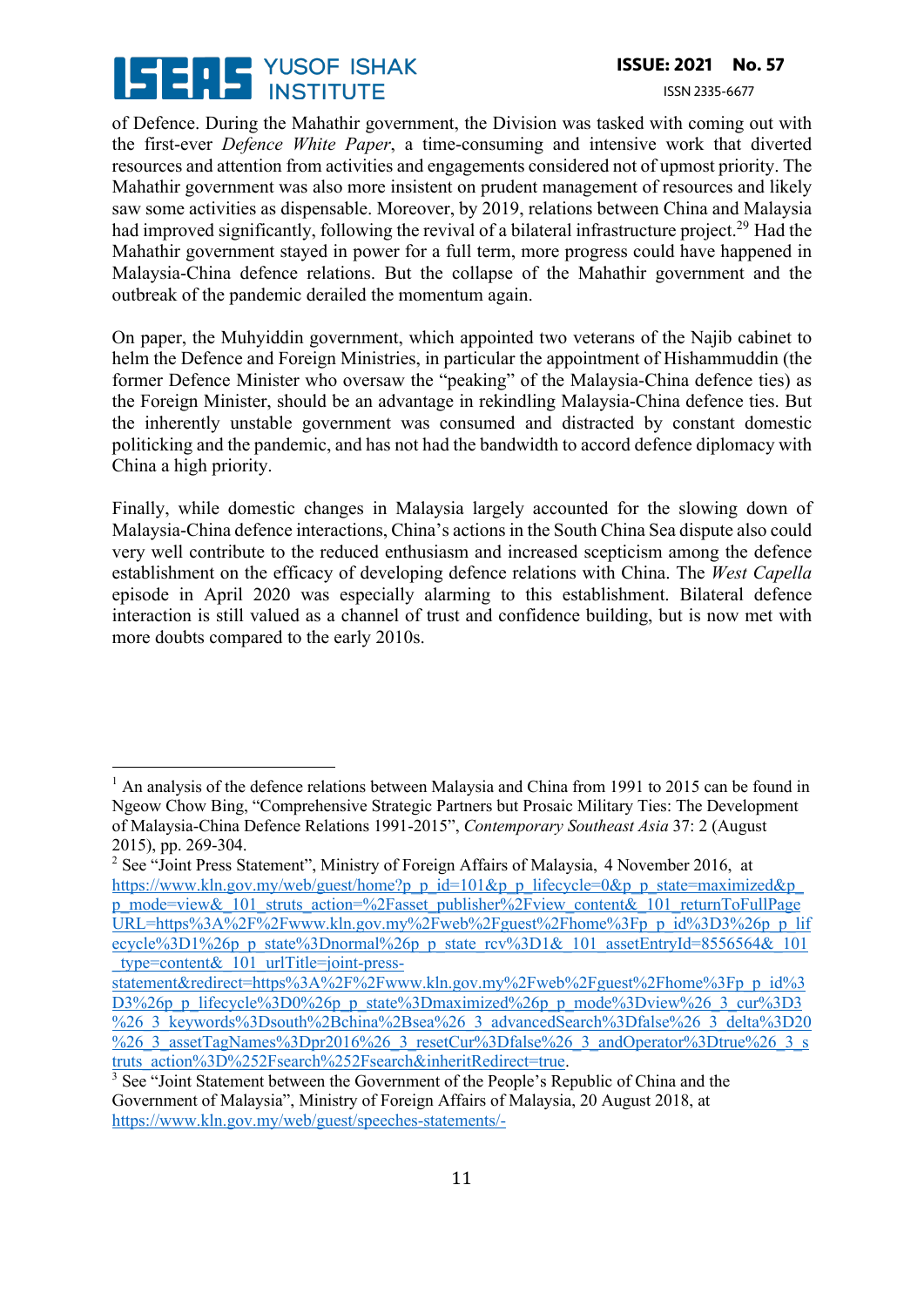/asset\_publisher/mN2jZPwqWjGA/content/joint-statement-between-the-government-of-the-people-srepublic-of-china-and-the-government-of-malaysia-20-august-2018-

 $\frac{4}{4}$  "Kota Kinabalu offered as port of call to Chinese naval ships – RMN", *Borneo Post*, 10 November 2015, at https://www.theborneopost.com/2015/11/10/kota-kinabalu-offered-as-port-of-call-to-chinesenaval-ships-rmn/; Geoff Wade, "Sabah, the PLA Navy and Northern Australia", *The Strategist*, 18

November 2015, at https://www.aspistrategist.org.au/sabah-the-pla-navy-and-northern-australia/. 5 "Zhongguo haijun 861 biandui jishu tingkao Gedajinabalu (Task Force 861 docks at Kota Kinabalu)", Embassy of the People's Republic of China in Malaysia, 11 January 2017, at https://www.fmprc.gov.cn/ce/cemy/chn/sgxw/t1429687.htm.

<sup>6</sup> "Zhongyang junwei fuzhuxi Xu Qiliang fangwen Malaixiya (CMC Deputy Chair Xu Qiliang Visits Malaysia", Embassy of the People's Republic of China in Malaysia, 31 March, 2017, at

http://my.china-embassy.org/chn/sgxw/t1450452.htm; "Malaixiya zongli Najibu huijian Xu Qiliang (Malaysia's PM Najib Meets with Xu Qiliang", *Xinhuanet*, 29 March 2017, at

http://www.xinhuanet.com//world/2017-03/29/c\_1120720395.htm. 7 "Military training with China won't affect ties with other countries", *Malaysiakini*, 24 November 2016, at https://www.malaysiakini.com/news/364087.<br><sup>8</sup> Amy Chew, "South China Sea: China's defence minister heads to Brunei, Philippines after visits to

Malaysia and Indonesia", *South China Morning Post*, 8 September 2020, at

https://www.scmp.com/week-asia/politics/article/3100602/south-china-sea-chinese-defence-ministerwei-fenghe-turns.<br><sup>9</sup> "Defence Ministry: Nothing negative about building Littoral Mission Ships in China", *New Straits* 

*Times*, 1 August 2019, at https://www.nst.com.my/news/nation/2019/08/509021/defence-ministry-nothing-negative-about-building-littoral-mission-ships.

 $\frac{10}{10}$  "Fourth Malaysian Navy littoral mission ship ready, naming ceremony postponed to Nov 2021", *The Malay Mail*, 16 December 2020, at

https://www.malaymail.com/news/malaysia/2020/12/16/fourth-malaysian-navy-littoral-mission-shipready-naming-ceremony-postponed/1932578. 11 "Malaysia tallies deficiencies observed on first Keris-class littoral mission ship", *Janes*, 22 October

2020, at https://www.janes.com/defence-news/news-detail/malaysia-tallies-deficiencies-observed-onfirst-keris-class-littoral-mission-ship. A Malaysian navy official whom the author spoke to, however said that this kind of situation was not unusual, as this was the first delivery of a new class of asset, and should not be read into too much.

<sup>12</sup> "Malaysian navy vessels, Chinese ship reported in South China Sea standoff", *Free Malaysia Today*, 26 November 2020, at

https://www.freemalaysiatoday.com/category/nation/2020/11/26/malaysian-navy-vessels-chineseship-reported-in-south-china-sea-standoff/. 13 Peng Yining, "China and Malaysia mark end of first joint military drill", *China Daily*, 22

September 2015, at http://www.chinadaily.com.cn/world/2015-09/22/content\_21952389.htm. 14 It was only superseded in size by the 2019 edition of *Golden Dragon*, the bilateral combined

exercise between China and Cambodia involving around 2,800 troops. But the size of the contingent dispatched by the PLA to participate in *Aman-Youyi 2015* (1160 personnel) probably remains the largest that China has ever sent to a bilateral exercise with an ASEAN country.

<sup>15</sup> "Shibing yanlian, hailugong chudong (Live fire exercise, with ground force, navy, air force)", *Sinchew Daily*, 18 September 2015, at https://www.sinchew.com.my/content/content\_1468685.html. 16 "Malaysia, China begin joint aid and relief exercise", *Straits Times*, 24 November 2016,

https://www.straitstimes.com/asia/malaysia-china-begin-joint-aid-and-relief-exercise.<br><sup>17</sup> Author's conversation with relevant officials, place and date withheld to protect anonymity. <sup>18</sup> Li Wenfang, "China, ASEAN begin joint naval drill", *China Daily*, 23 October 2018, at http://www.chinadaily.com.cn/a/201810/23/WS5bce80d7a310eff303283f68.html. Five ASEAN countries dispatched their navy ships to participate in the drill (Thailand, Singapore, Vietnam, The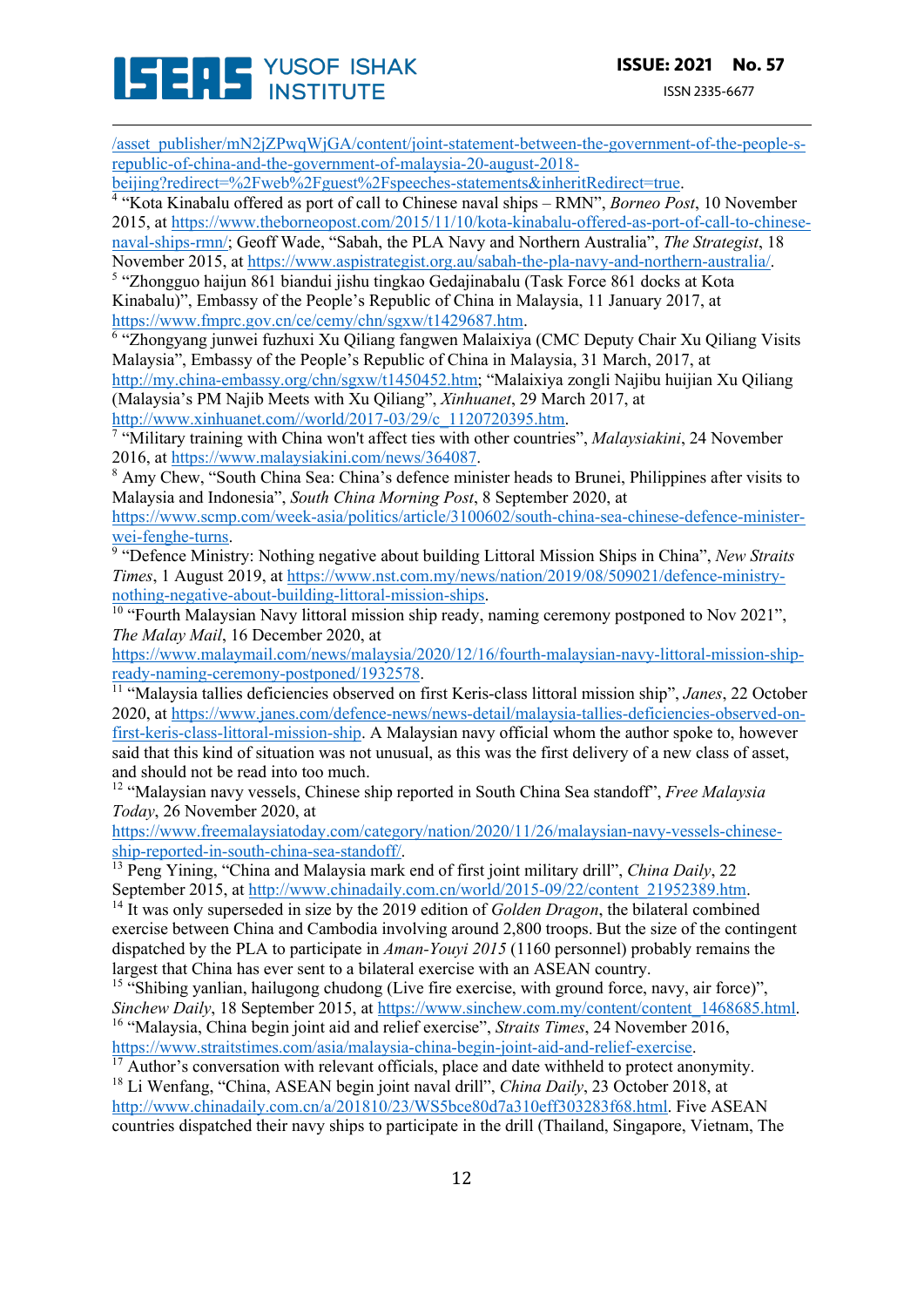

Philippines and Brunei), while four ASEAN countries only sent observers (Malaysia, Indonesia, Myanmar and Cambodia).

<sup>19</sup> "Opening Ceremony of 'Joint Maritime Drill 2019' Held in Qingdao", *China Military Online*, 26 April 2019, at http://eng.chinamil.com.cn/view/2019-04/26/content\_9490179.htm. Thailand, Singapore, Vietnam and The Philippines again participated in the exercise, while Indonesia and Laos sent their observers.

<sup>20</sup> "Zhongguo haijun 861 biandui jishu tingkao Gedajinabalu (Task Force 861 docks at Kota Kinabalu)", Embassy of the People's Republic of China in Malaysia, 11 January 2017, at https://www.fmprc.gov.cn/ce/cemy/chn/sgxw/t1429687.htm.<br><sup>21</sup> See http://www.81.cn/2018zt/2018-12/14/content 9379057.htm.

<sup>22</sup> "Chinese sub docks at Malaysian port for second time this year", *Reuters*, 13 September 2017, at https://www.reuters.com/article/us-china-malaysia-southchinasea-idUSKCN1BO17P. Scrutinizing the itineraries of the escort missions in 2017, the submarine and its support ship could be a detachment of the 26th escort mission.

<sup>23</sup> "Zhongguo zhuma dashiguan juban 'disanci Malaixiya Zhongguo guofang daxue xueyuan zaichushou' huodong (Chinese Embassy in Malaysia organizes 'The Third Reunion of Malaysian Alumni of Chinese National Defence University')", Embassy of the People's Republic of China in Malaysia, 19 July 2017, at http://my.china-embassy.org/chn/sgxw/t1478677.htm. These activities could ensure that ties among the alumni and their relations with China remain vibrant, and reinforce the perception of a friendly relatiotnship between the defence alumni of both sides. <sup>24</sup> Author's conversation with an academic of UPNM, 30 October 2020.

<sup>25</sup> "Telephone Conversation Between Honourable Dato'Sri Ismail Sabri Bin Yaakob, Minister Of Defence Malaysia And His Excellency General Wei Fenghe, Minister Of National Defense Of The People's Republic Of China", Press release of the Ministry of Defence, Malaysia, 15 May 2020, at http://www.mod.gov.my/en/mediamenu-2/press-release/720-telephone-conversation-betweenhonourable-dato-sri-ismail-sabri-bin-yaakob-minister-of-defence-malaysia-and-his-excellency-

general-wei-fenghe-minister-of-national-defense-of-the-people-s-republic-of-china.<br><sup>26</sup> "Zhongguo fangzhang fangmashi wuzi juan jundui (Chinese Defence Minister donates to Malaysia during visit)", Oriental Daily News, 2 December 2020, at

https://www.orientaldaily.com.my/news/nation/2020/12/02/378794.

<sup>27</sup> Richard Javad Heydarian, "Malaysia as a New Vortex of Regional Resistance against China", *Asian Maritime Transparency Initiative*, 17 September 2018, at https://amti.csis.org/malaysia-new-vortexregional-resistance-china/. 28 Ian Storey, "Malaysia and the South China Sea Dispute: Policy Continuity amid Domestic Political

Change", *ISEAS Perspectives*, no. 18, 20 March 2020.

 $^{29}$  Ngeow Chow Bing, "A change of heart? Under Mahathir, Malaysia makes bold move to embrace China", *Channel News Asia*, 30 August 2019, at

https://www.channelnewsasia.com/news/commentary/malaysia-china-relations-mahathir-pakatanharapan-warming-ties-11833036.